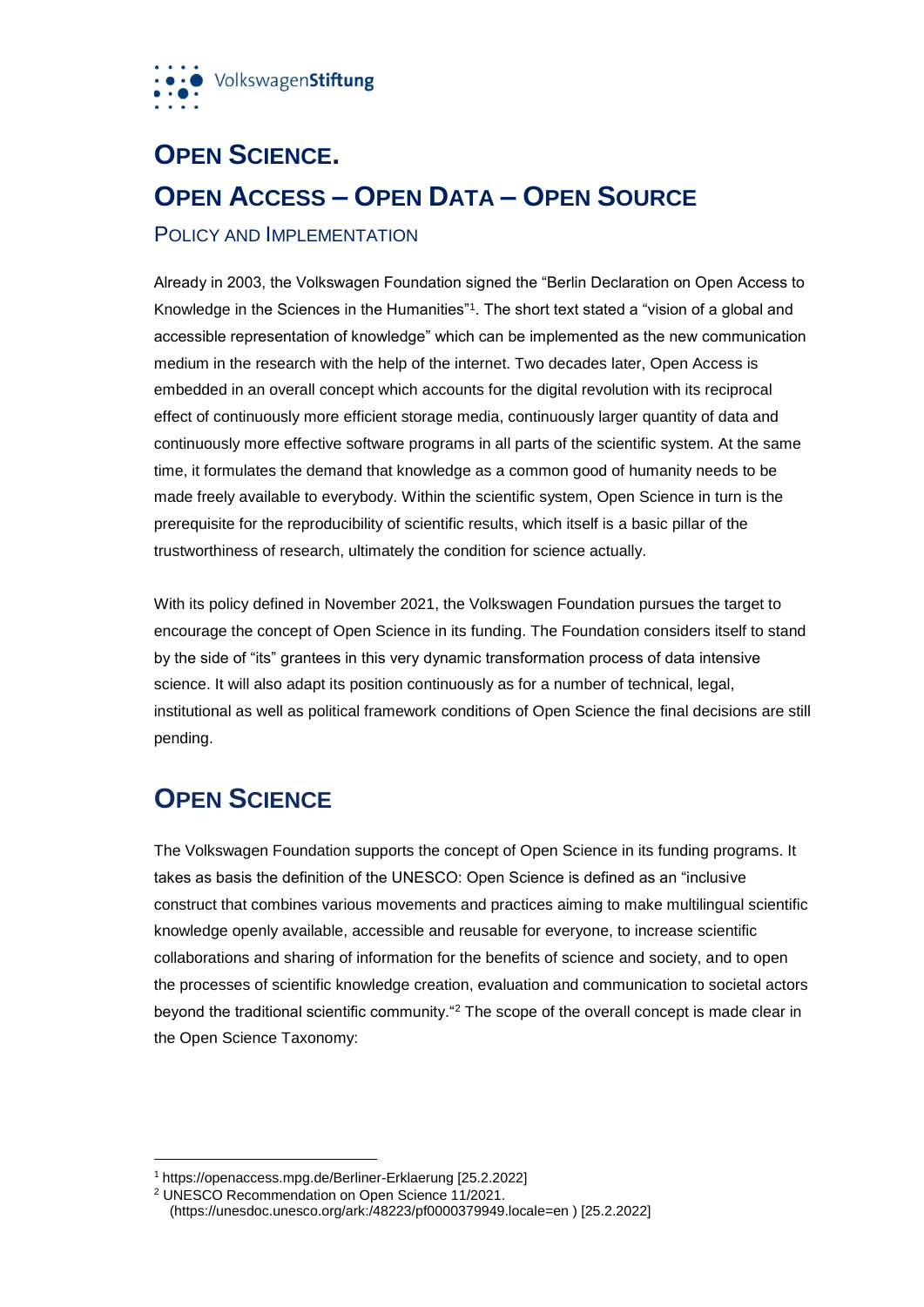

The Volkswagen Foundation here supports the methodological approach of "open science by design", meaning the open design of the whole research process from the very beginning; "open science by publication" as subsequent transfer of scientific results in the open world is only second best.

In its support of Open Science, the Volkswagen Foundation counts on incentives and not sanctions or bans. Part of this is the support of scientific recognition of Open Science achievements in the whole funding process: starting from the application process, as context of the review and decision process up until the monitoring in the project. At the same time, it tries to counteract problematic developments in the scientific system as part of the ubiquitous builtup of data intensive science. In January, the Volkswagen Foundation signed the "San Francisco Declaration on Research Assessment"<sup>3</sup> (DORA).

At the center of its actions, there are currently the three central Open Science components: Open Access, Open Data and Open Source (Open Science Tools). In all three areas, the development is highly dynamic, however, at different stages of development at the moment. It is apparent that all three digital objects will become part of one joint digital eco-system in the near future.

## **OPEN ACCESS**

The term Open Access describes the access to full text versions on the internet, directly and free of costs – citable, peer reviewed and in a version of record. It is apparent that Open Access will prevail sooner or later over subscriptions models (print as well as digitally available, licensed publications as well as eBooks). Knowledge disseminated via open access can very quickly be taken up by researchers. At the same time, citation rates will most likely increase, which will make this type of publication also attractive for individual researchers in the academic competition situation. Additionally, the digital tracing of the state of the art in research with the

 $\overline{a}$ 

<sup>3</sup> https://sfdora.org/read/ [25.2.2022]]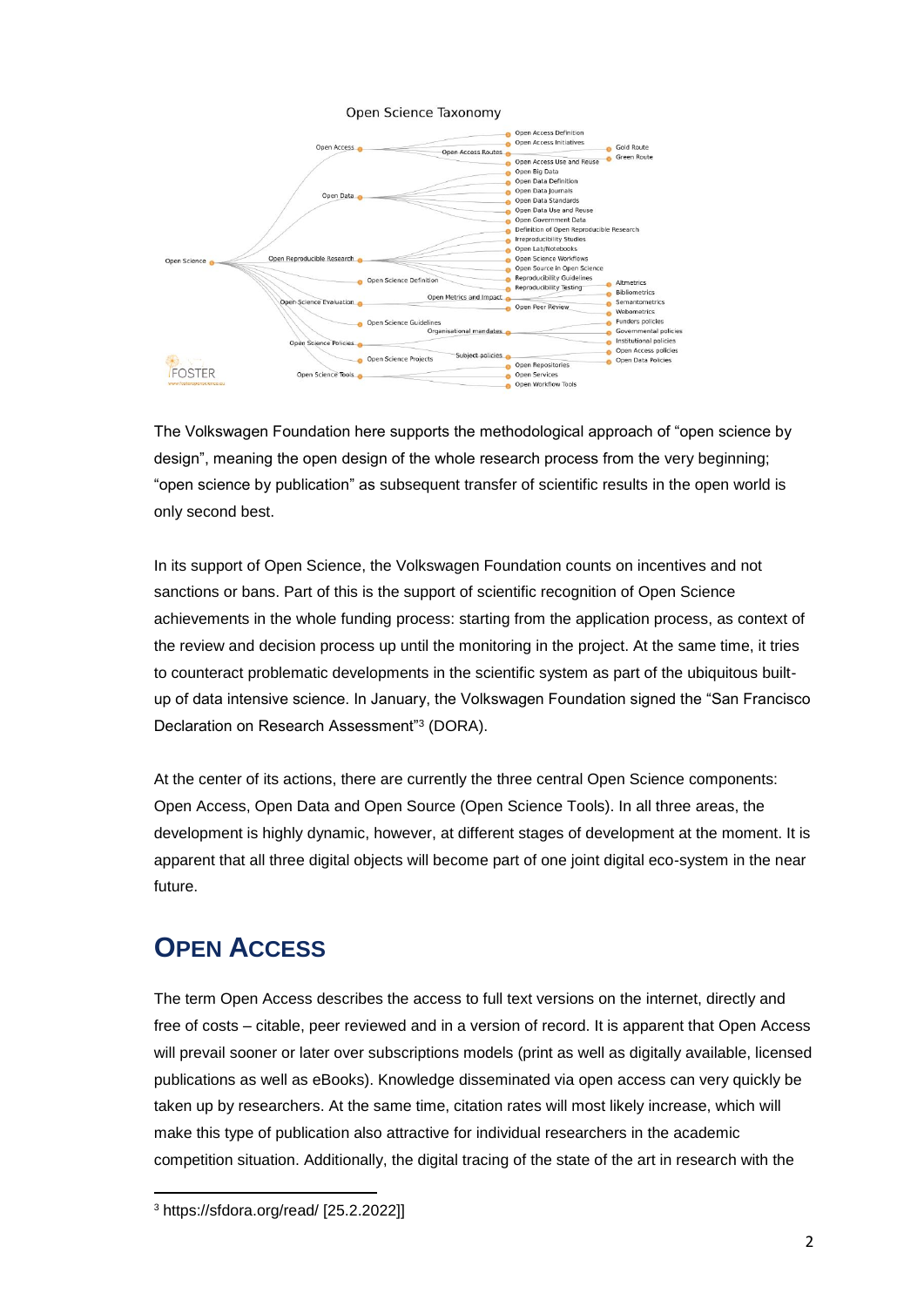help of text mining and the newest scientific development will play an ever-increasing role due to the growth of scientific publications. The percentage of Open Access publications in Germany indeed grows, with the exception of monographs of trade publishers (Trade Books) focusing on the broader public. This is the case even though one should point out that the original hope of the scientific system to counteract the pursuit of profit of the major commercial publishing houses with Open Access did not fulfill itself. At the same time, the diversity of publication habits in the disciplines and the national publication markets need to be considered.

The leading concept of the Volkswagen Foundation here is that research results generated within funded projects should preferably be published Open Access. Concurrently, the grantees should also derive maximum academic credit for doing so. In this respect, the Volkswagen Foundation aims to support its funded researchers in their selection of the ideal type of publication for their project results.

#### Steps taken

- The Volkswagen Foundation encourages its grantees in the grant letter to publish their results Open Access. To do so, it covers as publication cost contribution the Article Processing Charges (APC) and the Book Processing Charges (BPC) asked by the publishing houses without a cap.
- The Foundation only supports print publication in subscription models and the renunciation of Open Access in justified cases (e.g. Trade Books, or due to image copyrights etc.). Printed conference transcripts are not fundable.
- Applicants are asked to mark their Open Access publication specifically in their CVs for the review and decision process. The same applies for the project report at the end of the funding period.
- Researchers are encouraged to reserve for themselves a non-exclusive right of use for electronic publication of project results (Volkswagen Foundation funded) in their publication contracts for the purpose of continuously free use.
- In order to enable cost transparency in the field of APC/BPC, the Volkswagen Foundation supports the publicly funded organizations with data transfer, e.g. the Open Access Monitor.

It is recommended to consult experts in the field (university service offices, library service offices etc.) for the fitting selection of Open Access publication medium as well as for help with contract related questions. With Open Access articles, one should consider only journals listed in the Directory of Open Access Journals (DOAJ)<sup>4</sup>; with monographs, one should select publishers which are listed in the Directory of Open Access Books (DOAB)<sup>5</sup> or are members of the Open Access Scholarly Publishing Association. A change to Open Access often requires

 $\overline{a}$ 

<sup>4</sup> https://doaj.org/ [25.2.2022]

<sup>5</sup> https://doabooks.org/ [25.2.2022]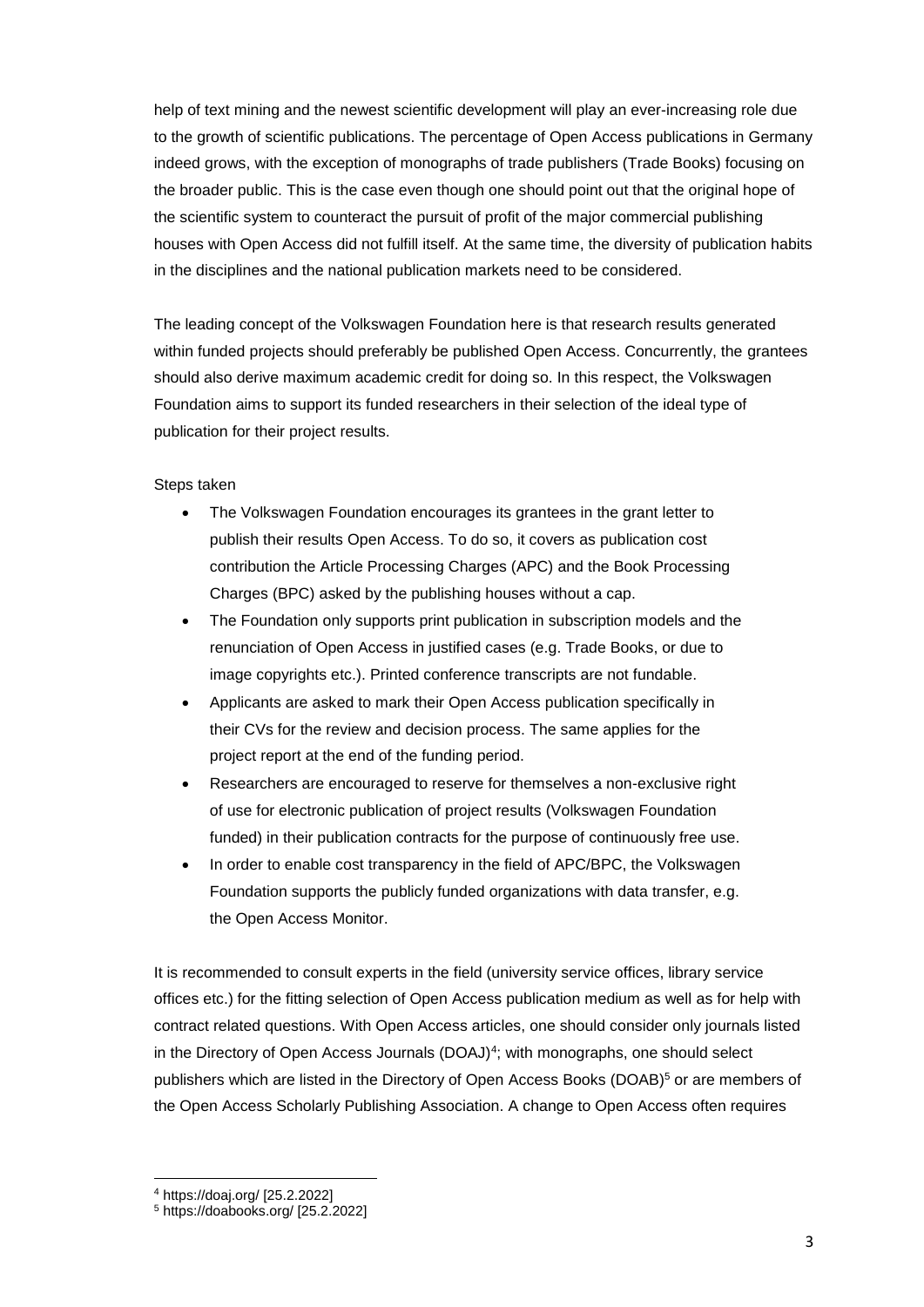researchers to consider their copyright in the publication process and have a certain cost awareness.

## **OPEN DATA**

Research data is at the same time the basis and the result of research. Its longterm storage and supply enables scientific progress as well as keeping up quality standards due to replicating data. The concept of Open Data focuses on the "open" handling of research data as an important resource of science and the humanities. Open Data asks for the commitment to the so-called FAIR principles – data needs to be findable, accessible, interoperable and reusable, for humans as well as machines<sup>6</sup>. The same is valid for the CARE principles ("Principle of Indigenous Data Governance"<sup>7</sup> ). In the field of research data, however, there is quite a large heterogeneity among the different disciplines, when it comes to data annotation, data processing and data storage. For example, in the field of high-energy physics many processes are already clearly defined, while in other disciplines, standards are still being fought over and routines need to be established. In these disciplines, a data management plan (DMP) is an important instrument. Still, the big challenge is the overall scientific system. The National Research Data Infrastructure (Nationale Forschungsdateninfrastruktur, NFDI) pursues the goal to build up a reliable and sustainable infrastructure for research data, mid-term and longterm. At the same time, there are still a number of technical, field-specific and structural questions in this highly complex coordination process that need to be answered. A consolidation and permanent adoption is even more necessary as research data needs to be migrated in the Data Duration Cycle every two to three years.

The leading concept of the Volkswagen Foundation is that preferably research data generated within funded projects should be made openly available and that, concurrently, the datagenerating researchers get the maximum academic credit for this.

#### Steps Taken

 $\overline{a}$ 

- The Volkswagen Foundation encourages researchers to store the data generated within funded projects in public, non-commercial repositories, so far as they are/can be relevant for future research.
- The Volkswagen Foundation provides additional funds for the preparation of generated research data (Data Reuse) for funded projects.
- In the application process, data generating and data using projects working in disciplines lacking a clear data workflow are asked to upload a digital concept with a data management plan (DMP). In the case that the intended repository is already decided upon, its DMP should be used. If not, a basic DMP needs

<sup>6</sup> Wilkinson, M., Dumontier, M., Aalbersberg, I. et al. (2016): The FAIR Guiding Principles for scientific data management and stewardship. Sci Data 3, 160018. https://doi.org/10.1038/sdata.2016.18 [25.2.2022]. <sup>7</sup> https://www.gida-global.org/care [25.2.2022]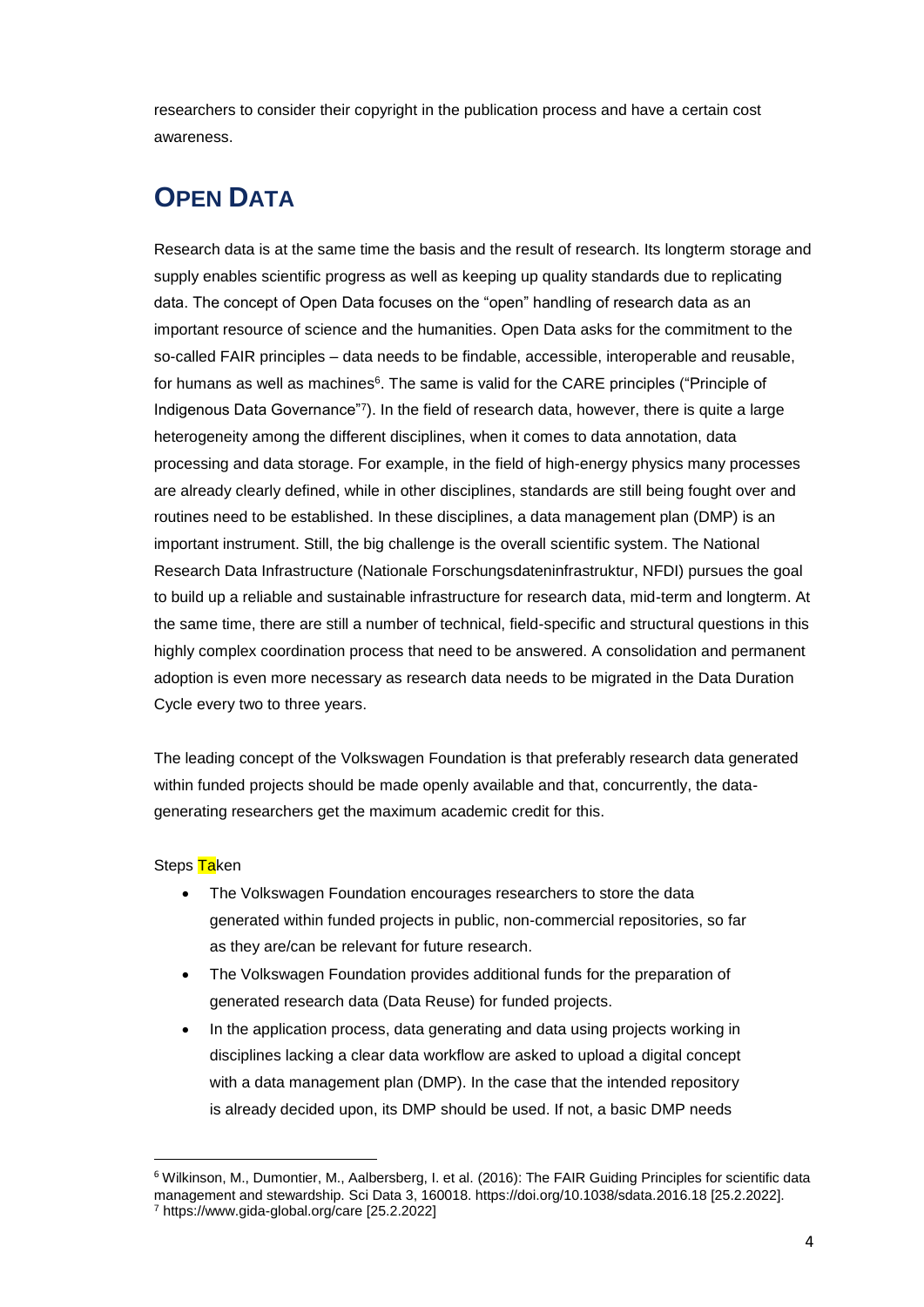to be uploaded. It is recommended that in any case the DMP is considered as a living document of a digital concept and to resolve at an early stage, which is the target repository.

- Furthermore, it is recommended, that in cooperation projects the data rights of each project member should be defined from the start.
- In the application process, the applicants are asked to mark separately the already generated Open Data in the CV for the review and decision process. The same applies for the final project report.

It is recommended to consult experts in the field (professional societies, university service offices, repositories etc.) for the fitting selection of target repositories as well as the filling out of the DMP and the various legal questions connected to using external data and the allocation of personal data access. An overview over the already existing repositories is provided by the directory of research data repositories re3data (https://www.re3data.org/) as well as the DFG-Portal for research infrastructure RIsources (https://risources.dfg.de/).

Furthermore, it is recommended to follow the current and future development in the field of research data processing.

### **OPEN SOURCE**

 $\overline{a}$ 

The development in the field of Open Source – in some concepts this is also subsumed as "procedural research data" under Open Data –is legally and technically the most indistinct at the moment. It needs to be stated that software is not a "by-product", but an integral part of research itself. Its importance lies in the fact that it basically models our world. The FAIR principles also apply to Open Source challenging the participating repositories technically. Moreover, the legal level is complex, for institutions as well for the individual researchers. In the academic world as in the business sector, Open Source is used frequently in the highly dynamic development of software due to the community effects. A system of differentiated licenses for source code enables the use of Open Source for the protection of intellectual property rights. The individual researchers have to learn to reasonably protect their interests against the business sector in the coming years<sup>8</sup>. Concurrently, to use software components without authorization can cause severe problems. Furthermore, liability questions connected to Open Source are still an unsolved legal problem.

The leading concept of the Volkswagen Foundation here is that Source Code generated within funded projects preferably is to be made available to other researchers and that, concurrently, the producing researchers should get the maximum academic credit for doing so.

<sup>&</sup>lt;sup>8</sup> Very often a strict separation of the academic and the business world is not required. The British Eclipse Foundation pursues the mission "to collaborate on commercially friendly open source". https://www.eclipse.org/org/foundation/ [25.2.2022]